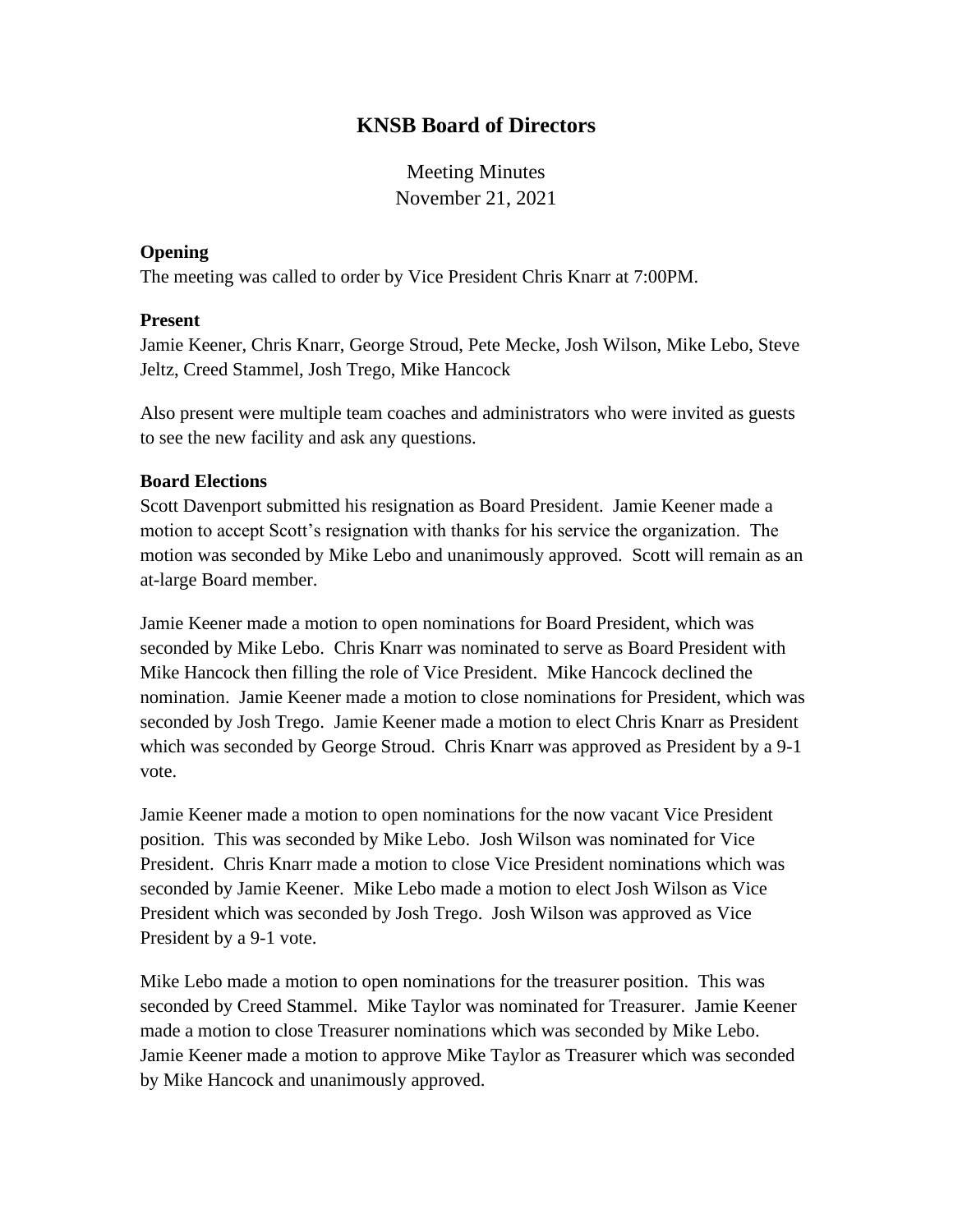A motion was made by Jamie Keener and seconded by Chris Knarr to add Rob McCartney to the Board as an at large member, which was unanimously approved.

### **Approval of Previous Minutes**

Chris Knarr made a motion to approve the minutes of the 9/26/21 Board Meeting which was seconded by George Stroud and unanimously approved.

# **Facility Update**

Jamie Keener is serving as the lead of the Facility Task Force and he provided updates as to the progress. Jamie gave historical facility search and construction updates and outlined the few remaining required items. This includes completion of the restroom construction, drywalling around doors, and required ADA signage. He will also prepare a punch list of smaller items for volunteer crews to complete. Anyone interested in helping should contact Jamie. While an exact completion date was not provided, the end of construction is very near.

## **Wilson Updates**

Josh Wilson provided a history on the sponsorship switch from Mizuno to Wilson. The Fan wear store is now closed and will open again in the Spring. The team stores (for uniforms) are expected to be opened with the week.

### **Strategic Plan**

Chris Knarr provided background and updates on the Strategic Plan that Board developed early in 2021. This included creating a committee structure and other organizational improvements. Chris will work towards finalizing and implementing the plan.

# **Questions and Open Discussion**

The meeting was opened to the team guests for questions.

A question was raised regarding the registration fees paid for 2021. The Board of Directors acknowledged that due to unforeseen circumstances, facility use was not available for all of 2021. To address this the Board amended registration fees for the 9/1/21-8/30/22 season. Additionally, the Board plans to offer increased opportunities for camps and clinics to Keystone National members during 2022.

An inquiry was made regarding team facility schedules. Each team will be scheduled for two 2 hour sessions year round once the facility is open. This total of 4 hours per week is an increase from the 3 ½ hour team totals in 2021, with the hope to add even more time. It was also noted that the facility will be rented to outside organizations in "off hours." For example, Central Penn College twice per week at 9:30PM.

In regards to facility access, a card reader or number pad option is being planned.